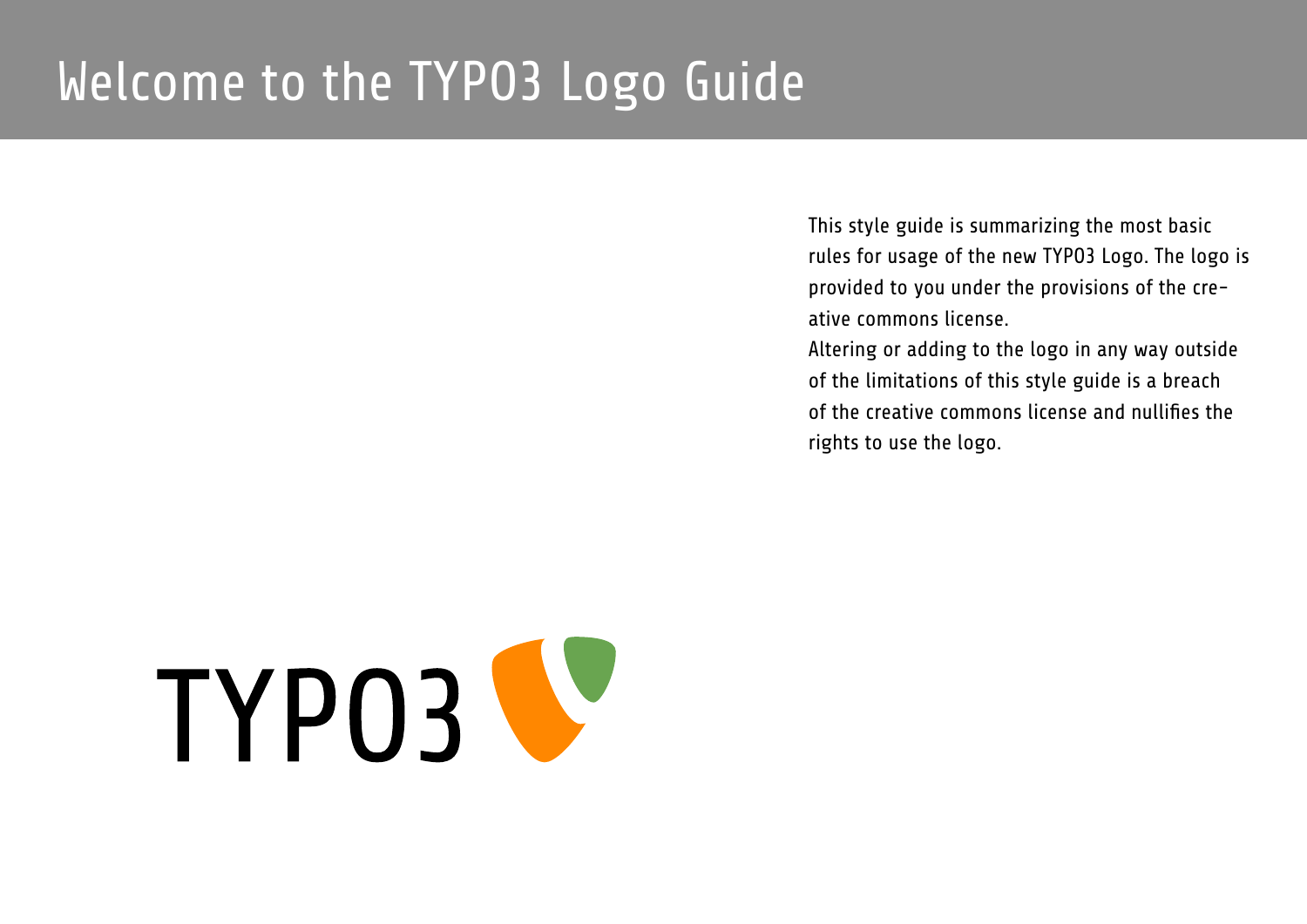## Logo Construction and Save Area



The new TYPO3 Logo has two elements: the name itself and the logo shape. Size and Position of the elements is based on the grid shown on the left. Each grid unit has a side length of one third of the height of a standard letter of the font typeface.



The so-called save area is the area surrounding the logo, that protects it from other graphic elements and helps it to remain easily recongnizable. No other graphic element my enter this area in any of your applications of the logo!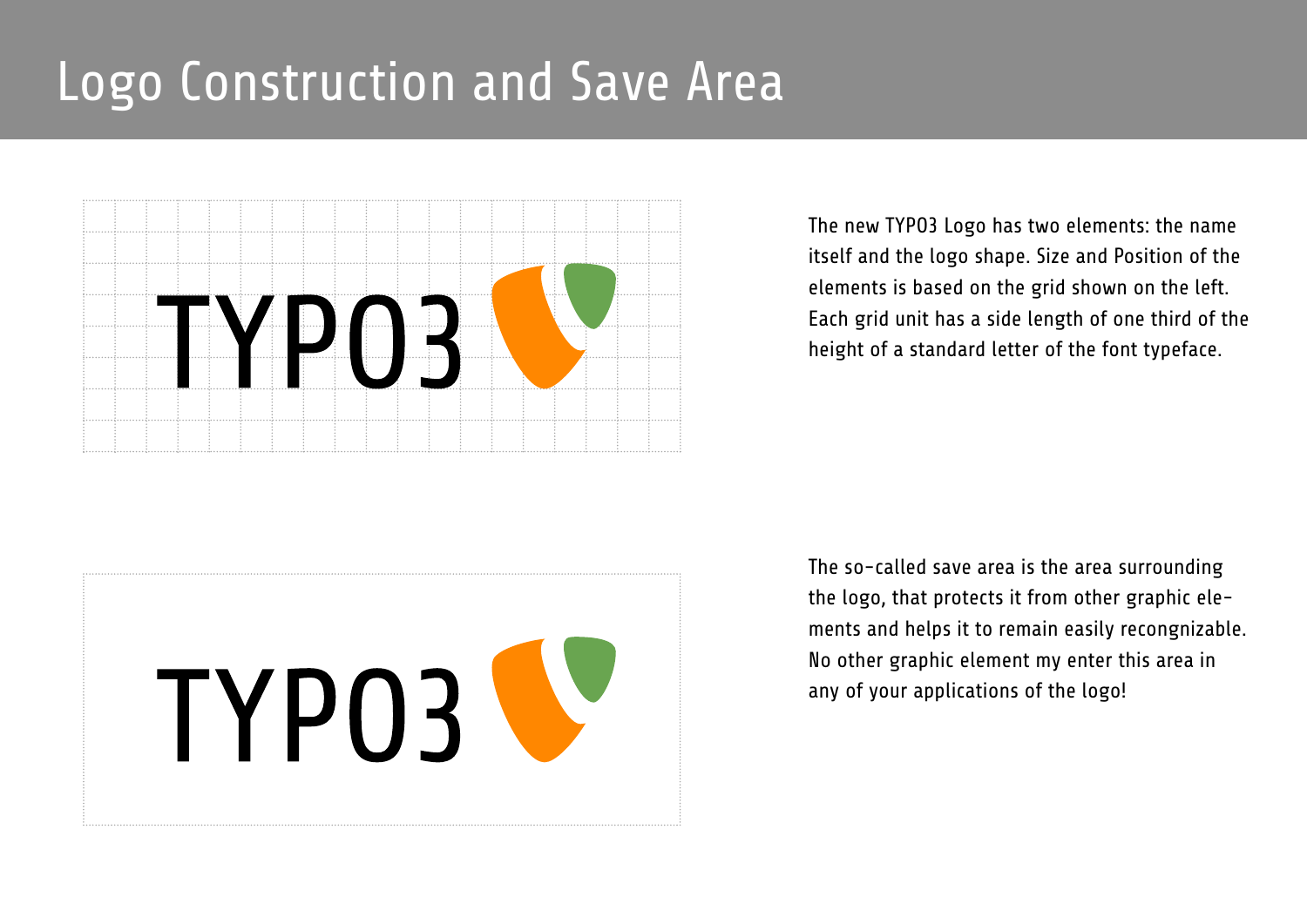## Logo Color

## TYPO3 V

TYP03

To achieve a unique and recognizable impression the logo colors were defined. These colours need to be used without exception.

#### Orange:

PANTONE Orange 021C R: 255 / G: 135 / B: 0 #FF8700

#### Green:

PANTONE 354C R: 105 / G: 165 / B: 80 #69A550

#### The text is black on light backgrounds and white on dark backgrounds. The black on white (positive) variation is the standard and should be used whenever possible.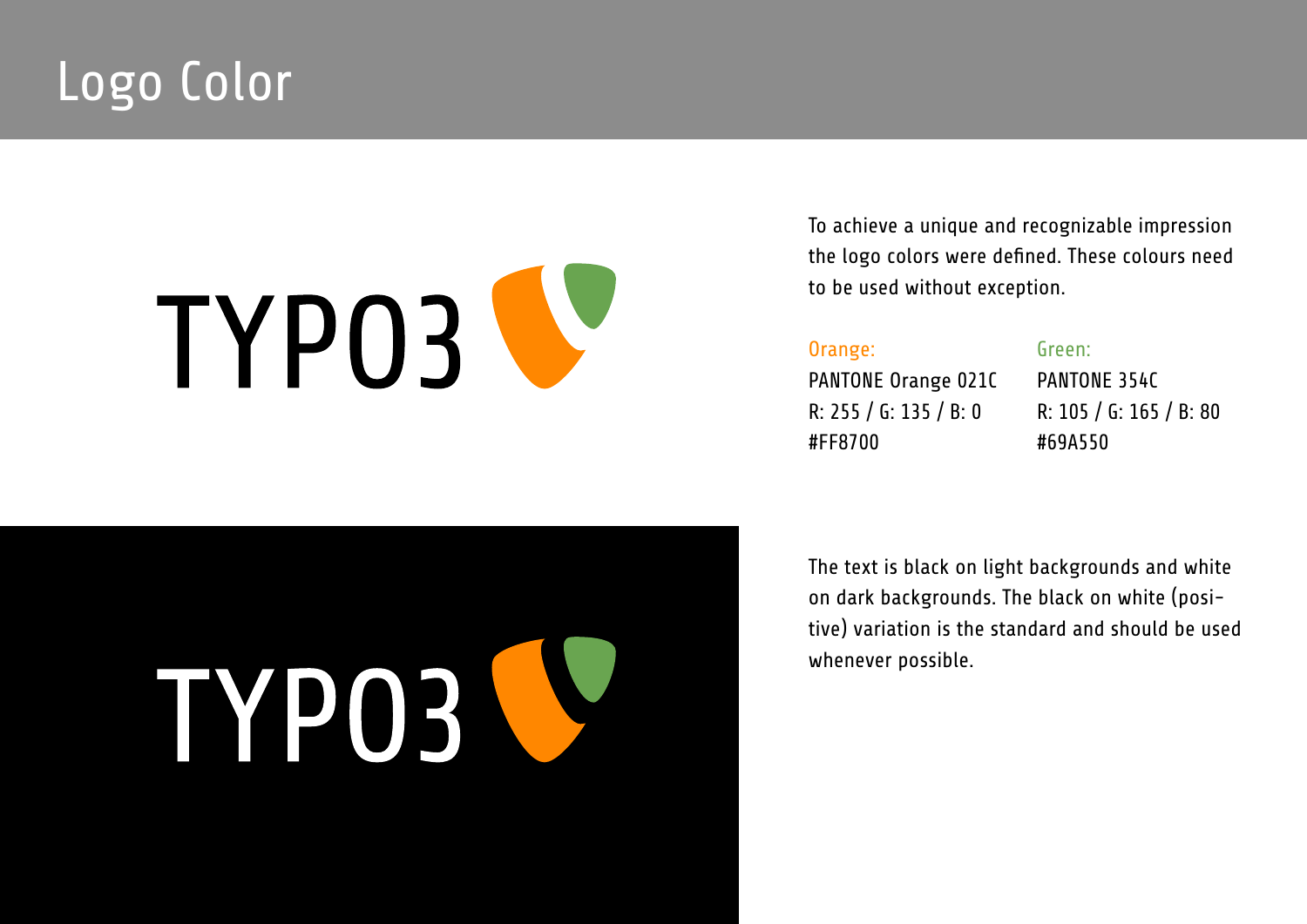## Logo Greyscale

# TYP03

TYP03

Attention: applications in greyscale on dark or light backgrounds use different grey values respectively.

#### POSITIVE:

Light: 55% Black R: 140 / G: 140 / B: 140 #8C8C8C

Dark: 80% Black R: 81 / G: 81 / B: 81 #515151

NEGATIVE: Light: 35% Black R: 185 / G: 185 / B: 185 #B9B9B9

Dark: 55% Black R: 140 / G: 140 / B: 140 #8C8C8C

Please use the color variation (standard) on multicolour backgrounds or the following monochrome version.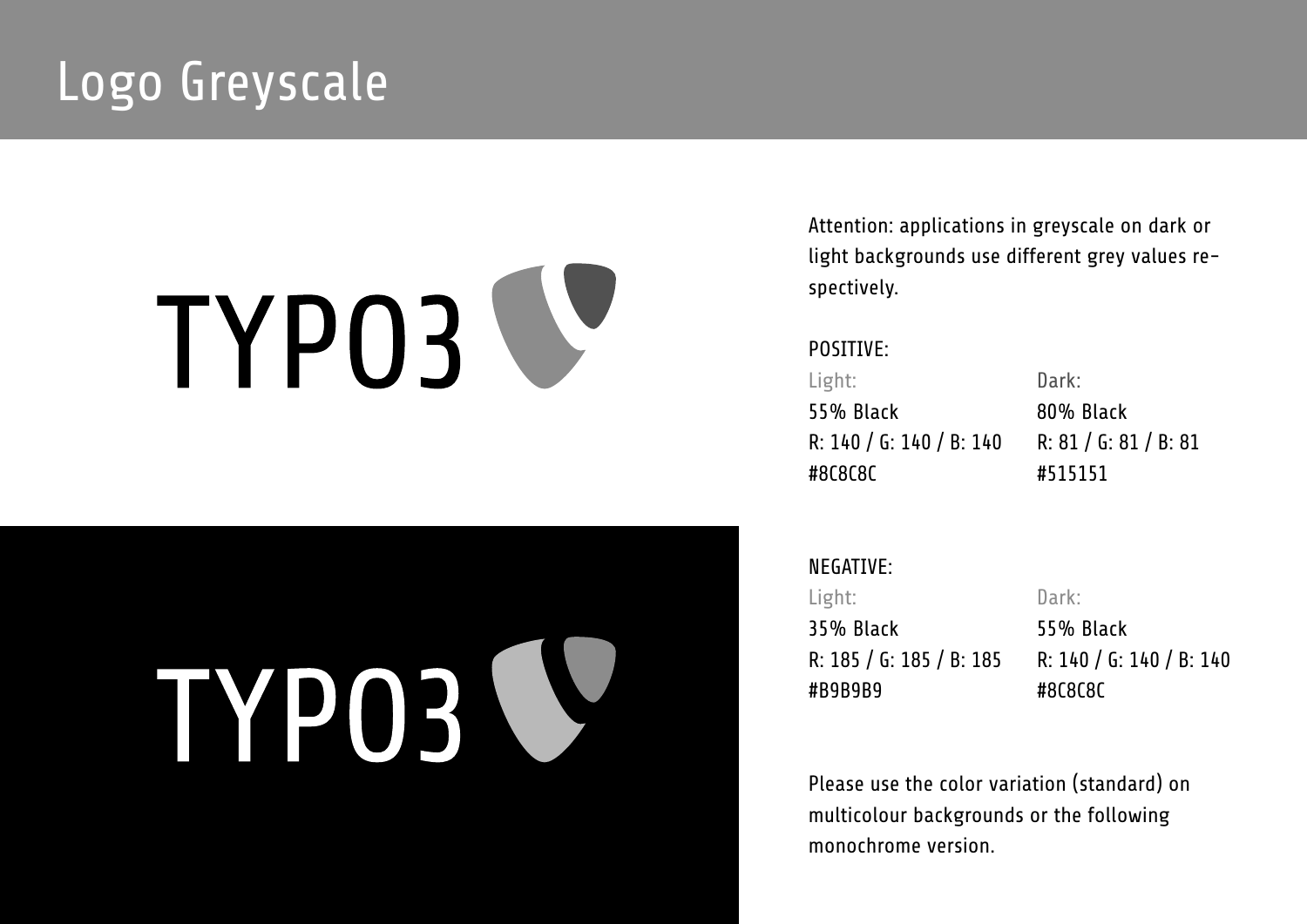## Logo Black and White

# TYP03 V

For particularly plain or extremely small variations the monochrome variations should be used.

# TYP03 J

If possible the black or white variation is to be preferred over other colours. On the following page several examples of different colour spaces are shown.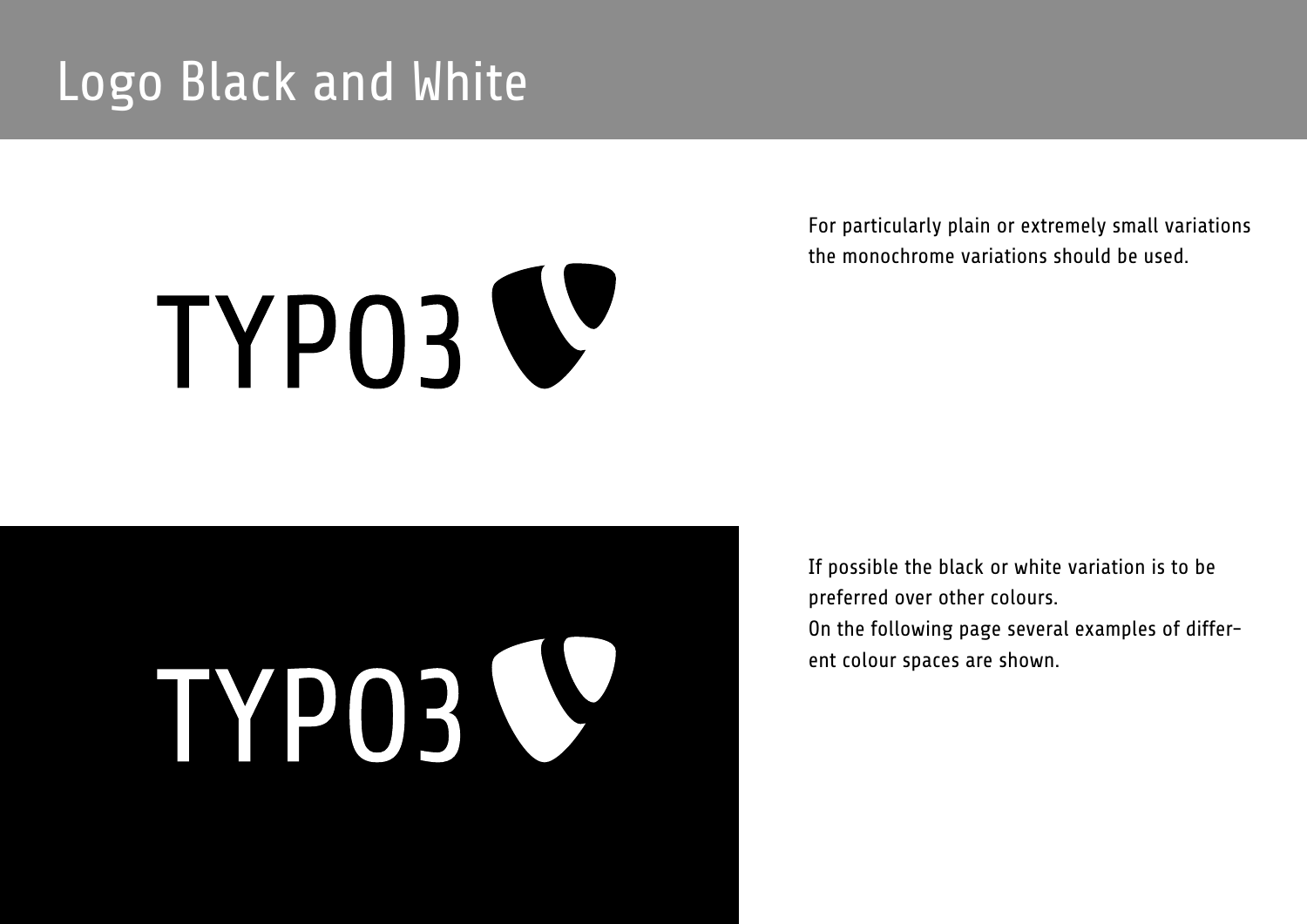### Logo monochrome

# TYP03 V

Monochrome applications can in some extraordinary cases be used, for example when the logo is used within the boundaries of another CI demanding a different colour to be used. The negative monochrome version is to be preferred in this case.

# TYP03 V

Attention: in these special cases no other colour belonging to the TYPO3 CI is to be used. It is also not permitted to use more than one colour in the logo and typeface combined.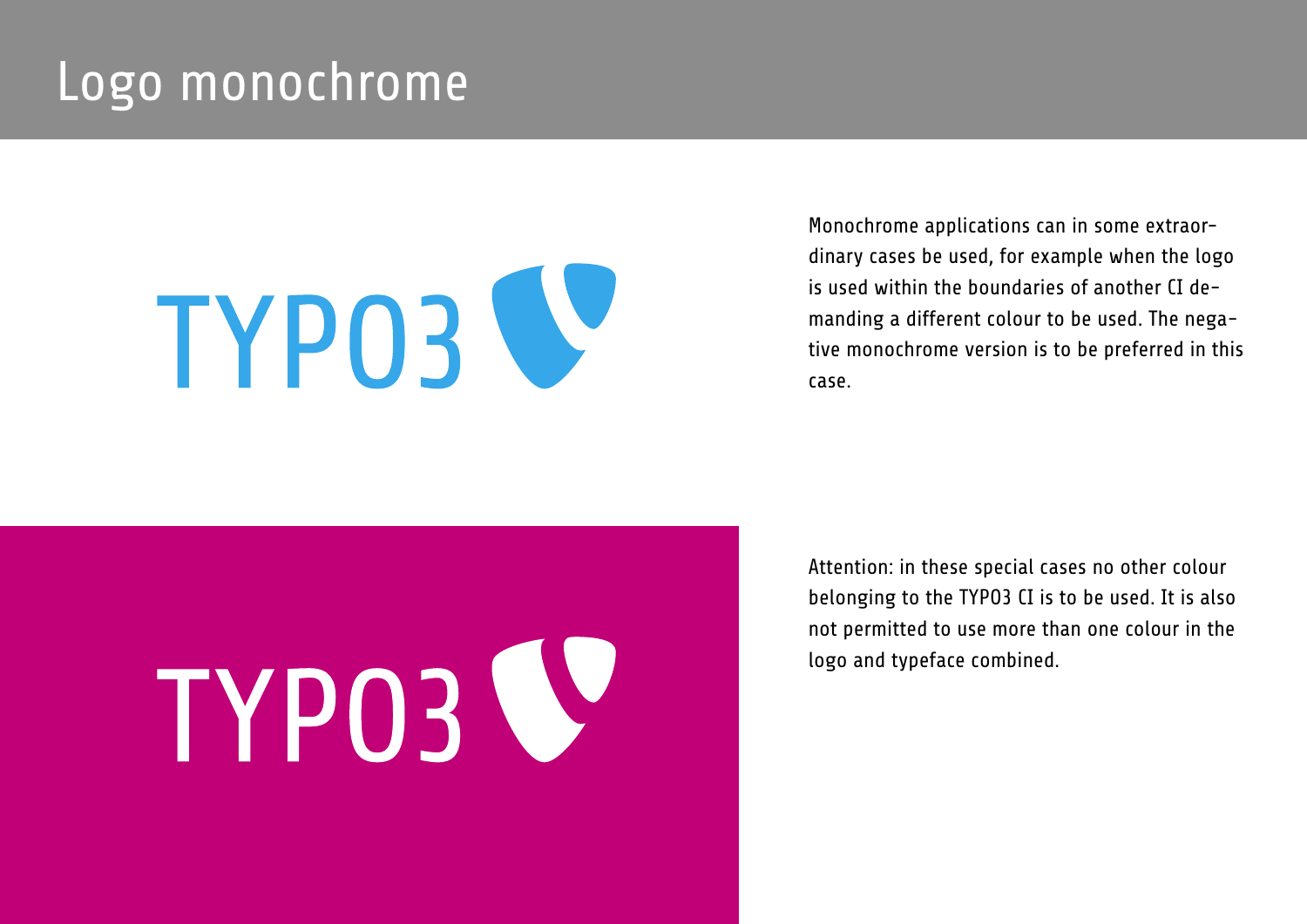## Logo on Pictures



When embedded in pictures, the logo should be placed at the top or bottom of the image. The logo can only be used once per image. The size is flexible, but should not exceed 5% of the image size. In very small applications the black or white varition of the logo is acceptable.

**Attention:** the logo is not to be placed in any other orientation but horizontally or next to an object.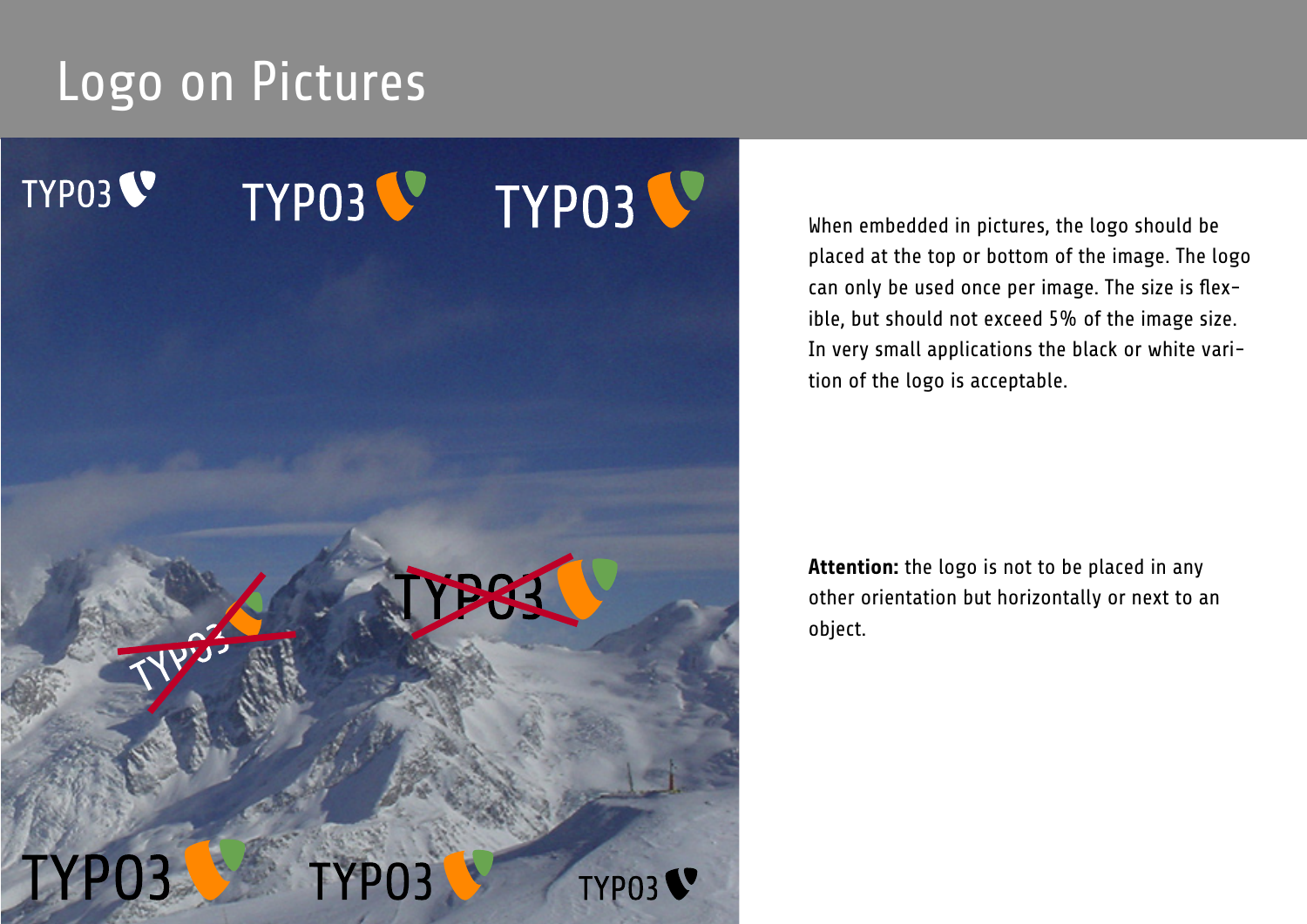## Never treat the logo badly!



Do not change the logo in any way considering colours, relative position of the elements or respective sizes. It's perfect as it is.